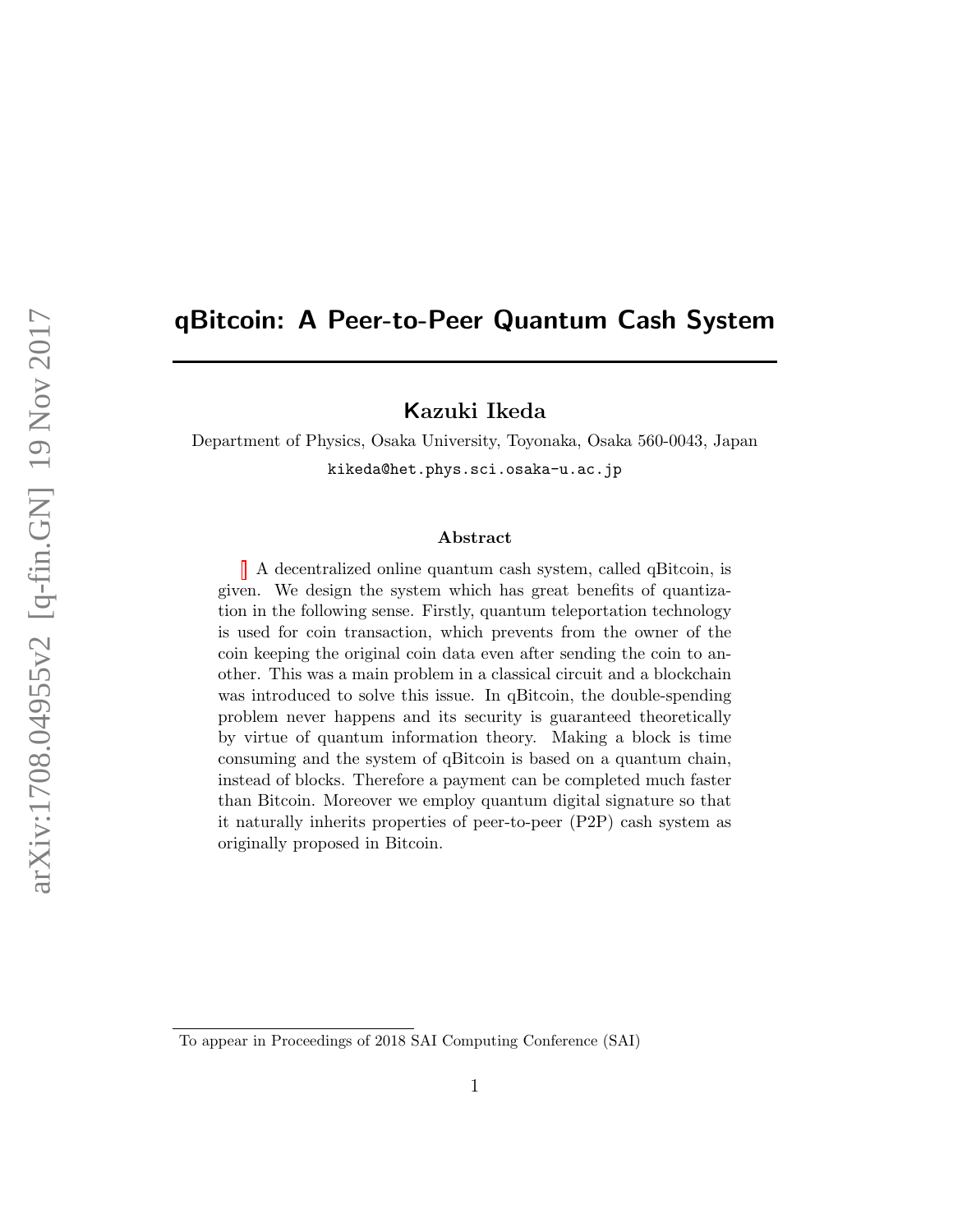### 1 Introduction

Bitcoin [\[1\]](#page-8-0) is a decentralized online cash system and its developed versions have been widely used in the modern society as an alternative of traditional currency. However its security basically relies on cryptography based on the computation hardness assumptions in terms of classical computers and recent advances on quantum computers constitute a grave menace to the safety. It is believed that quantum computers can hasten the mining process and may crack the SHA256 hash algorithm used by Bitcoin network. Actually it is reported that the classical signature scheme used by Bitcoin is at risk and could be completely broken by quantum attack within a couple of decades [\[2\]](#page-8-1). Even though it may not mean Bitcoin faces immediate danger of being hacked by a quantum computer, no one will doubt there is a potential danger. Of course, the similar problem is true of banks all over the world. In order to solve this issue, we try to transplant it on a quantum network and to quantize the whole system by use of all quantum technologies which keep on evolving.

Novelty of qBitcoin compared to Bitcoin or other quantum money schemes can be summarized as follows.

- 1. Quantum teleportation is used to transmit a coin. This prevents from double spending in a simple way without help of a blockchain.
- 2. Quantum digital signature is used to verify transaction. This requires other participants to be involved in verifying signatures, hence it is compatible with P2P.
- 3. Transaction can be completed much faster than Bitcoin. Each node is not a block but a point, hence transaction is immediately completed once if signature is verified.

We shortly explain the system in the rest of this section. First of all, we need to consider how to transmit a coin made of quantum information. The best way, at the present, will be to employ quantum teleportation [\[3,](#page-8-2) [4,](#page-9-0) [5,](#page-9-1) [6\]](#page-9-2), which is succeed in transforming quantum information to remote places. Great benefit to use the quantum teleportation is that the quantum information cannot remain the original place, in other words, it is impossible for a transmitter to keep the original quantum data once if the quantum information is sent. This point is quite useful for coin transaction since any coin data should not be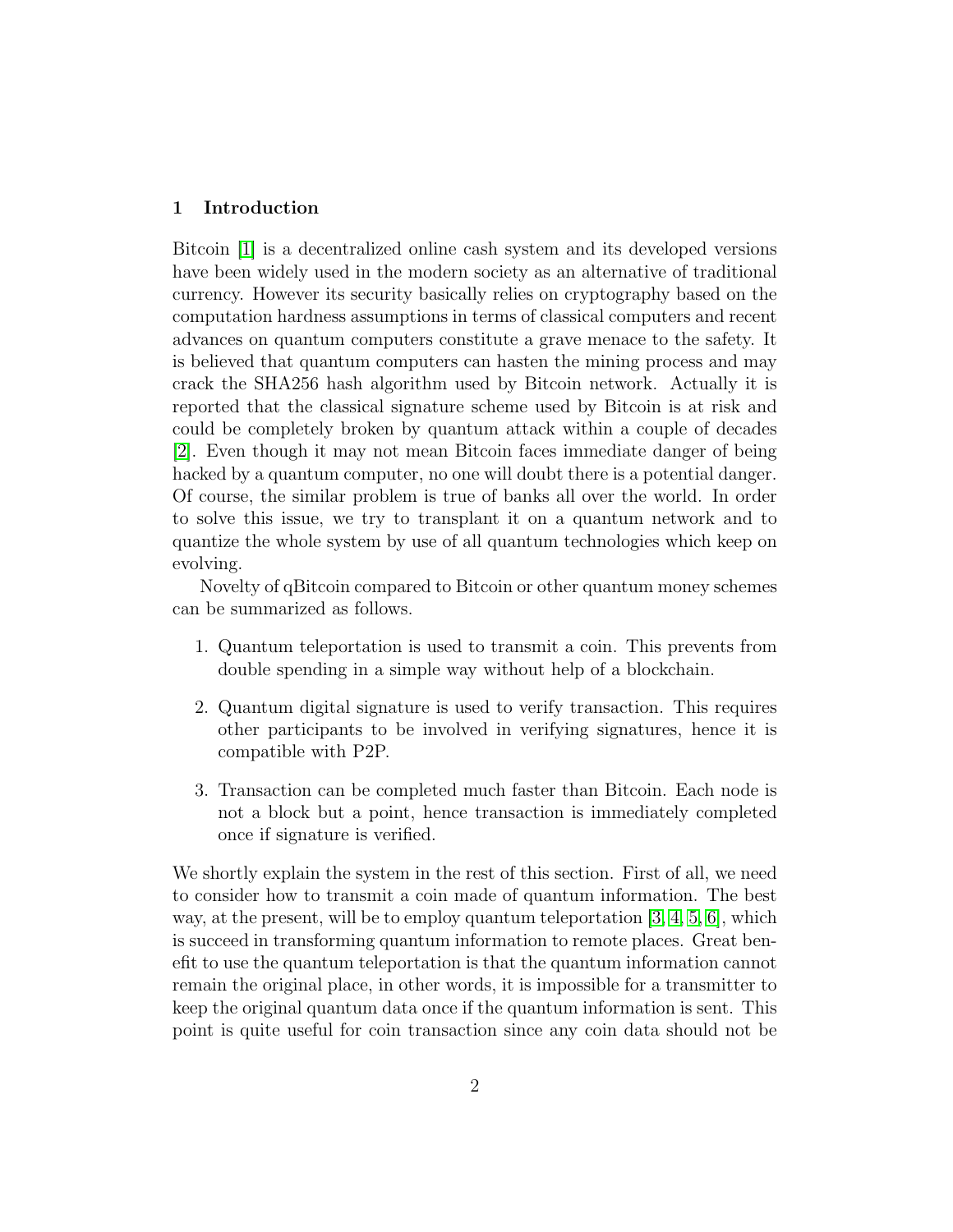duplicatable, and this gives a strong advantage to qBitcoin. Quantum money we employ is not to be forged, therefore so-called the double spending problem never occurs on qBitcoin. On the other hand, this issue was crucial in Bitcoin and the blockchain system was invented to solve it. However, this causes another problem: making a block is time-consuming and one needs to wait more than 10 minutes to complete a transaction. qBitcoin is made of a network connecting points, rather than blocks. Therefore the quantized system will succeed in transmitting money much faster than Bitcoin.

Secondly, we should mention security. As most commonly discussed, it is vital to maintain the system so that it is tolerant to hacking by a third party. In the conventional banking systems including Bitcoin, their security systems rely on cryptography whose security is guaranteed temporarily by the computational hardness assumption as represented by integer factorization algorithms and elliptic curve cryptography. However it is widely known that a quantum computer manages to break such conventional code in a short time. So it is wise to find an alternative method. In qBitcoin, we employ quantum cryptography which is secure since it is protected by the laws of physics, hence it is secure forever in principle. Moreover owner's privacy can be perfectly protected in such a way that his/her private information is not leaked out due to blind quantum computation [\[7,](#page-9-3) [8,](#page-9-4) [9,](#page-9-5) [10\]](#page-9-6). This makes the system robuster by far than the conventional Bitcoin.

Thirdly, it is also important to inherit the crucial property of Bitcoin to qBitcoin; the peer to peer (P2P) system, since this makes different from the traditional banking system, namely Bitcoin succeed in establishing an online cash system without a help of an authorized third party. We consider a novel signature verification system based on quantum digital signature. We will discuss its detail in the later section.

This piece is orchestrated as follows. In the next section, we define the concept of a quantized coin used in qBitcoin. In section 3, we design the system of qBitcoin, in which coin transaction based on quantum teleportation and our quantum signature verification system are described in a more detailed way. In the succeeding section, we mention security based on quantum physics and some of the related works are mentioned.

# 2 Coin

A coin is defined by a pair of classical and quantum states  $c_i = (r_i, |\psi_i\rangle)$ , where  $i$  labels a serial number and  $r_i$  is a transaction record made of clas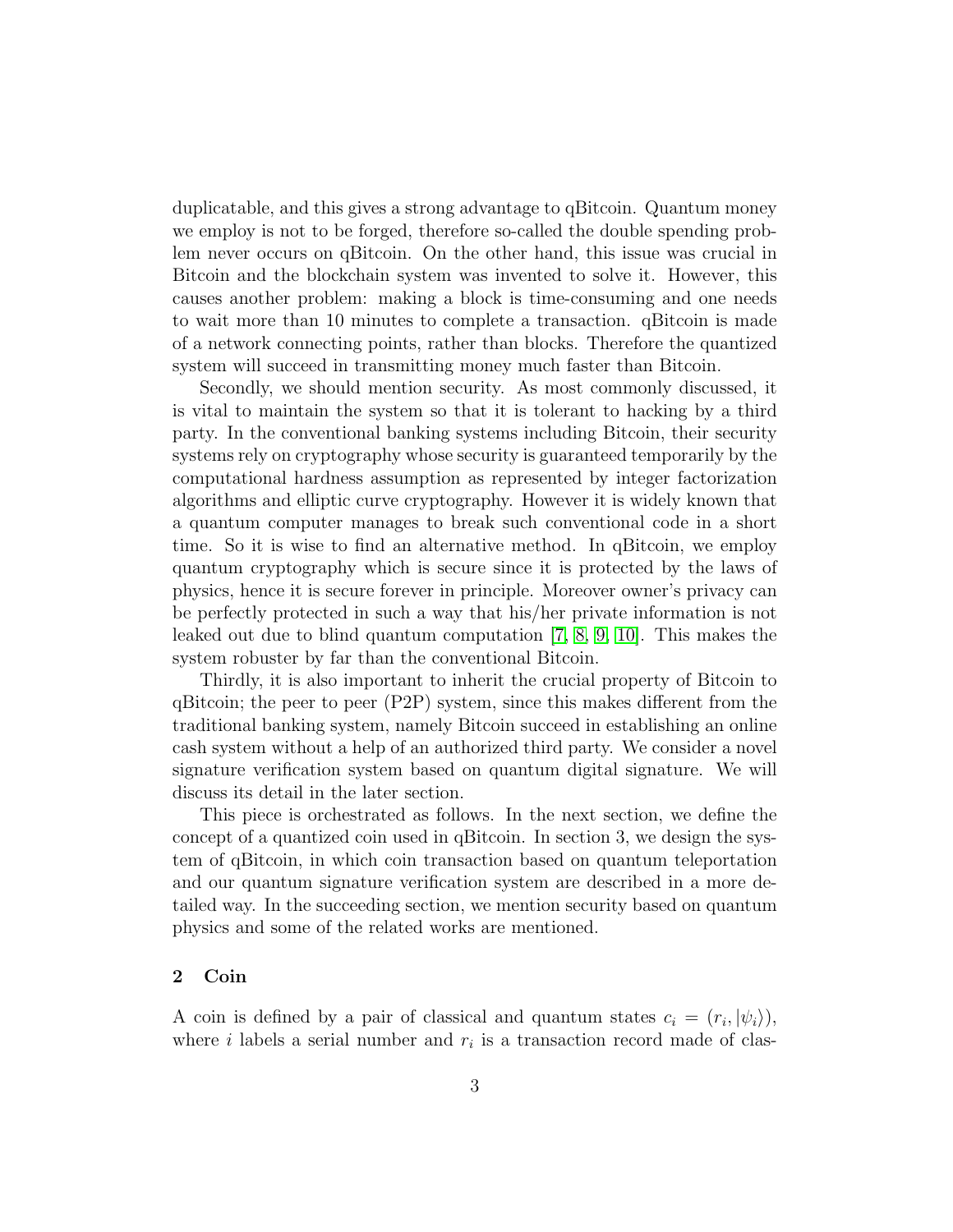sical bits and transaction is done by passing  $c_i$  to another person. These classical bits  $r_i$  and quantum bits (qubits)  $|\psi_i\rangle$  given to coins should be oneto-one correspondence so that no one can duplicate. Namely, they obey  $r_i \neq r_j \Leftrightarrow |\psi_i\rangle \neq |\psi_j\rangle$  for all serial numbers i, j. What is different form the usual currency or Bitcoin is that such quantum information about the coin is hidden to anybody. The mint derivers quantum coins to those who want to trade. Owners of coins can possess the quantum state but cannot obtain full information to forge. Moreover the no-cloning theorem [\[11,](#page-9-7) [12\]](#page-9-8) helps the system prevent owners from making copies of coins. Even if full quantum information is not opened to the public, one can transport the information to somebody else using quantum teleportation as explained by the succeeding section. Those serial numbers should be authenticated without contact with a central authority. As an example of such a quantum money scheme is [\[13\]](#page-10-0), which has the desired properties:

- 1. anyone can verify money given by the mint, but cannot forge it.
- 2. anyone can authenticate the serial numbers.

#### 3 Transactions

#### 3.1 Remittance

In qBitcoin, quantum information of a coin and a bank statement is transmitted by use of quantum teleportation [\[3\]](#page-8-2), which is a protocol to send quantum information to remote locations via classical information network. Experimental techniques are already established [\[5,](#page-9-1) [6\]](#page-9-2). The procedure to transmit a coin is as follows. Let  $|\psi\rangle$  be a coin which a remitter wants to send to a receiver. The remitter and the receiver share a EPR pair [\[14\]](#page-10-1) and the remitter performs a Bell measurement on one of the EPR pair and  $|\psi\rangle$ . Then the remitter tells the outcome to the receiver via classical channel, by which the receiver can recover the information of  $|\psi\rangle$  by performing a unitary operation on the other EPR pair. Through this measurement, quantum states the remitter possessed are discarded and the coin  $|\psi\rangle$  is sent to the receiver. In this way, the coin data dose not remain in remitter's hand and therefore this solves the double-spending problem. For successfully communicating the information of  $|\psi\rangle$ , we employ a quantum key distribution (QKD) protocol and the remitter and the receiver shear a private key. The most well known is BB84 [\[15\]](#page-10-2). The remitter decode the outcome of a Bell measurement and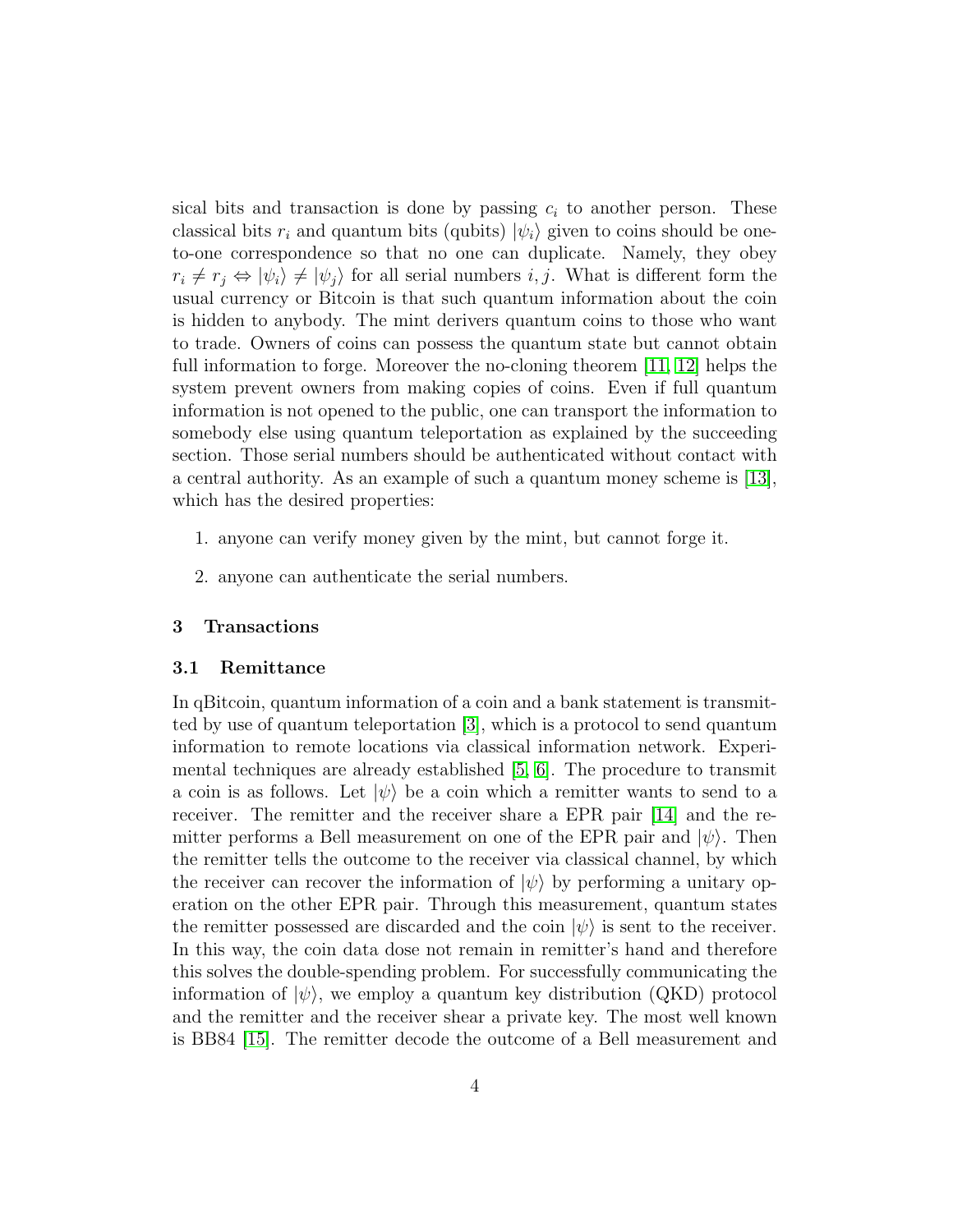tell it to a receiver via open channel. Decoding it, the receiver can get the coin.



Figure 1: A sketch of remitting a coin by quantum teleportation.

## 3.2 Verification by use of quantum digital signature

qBitcoin is a quantum chain equipped with a transaction system. There a coin, which is a quantum state, is to be delivered and transactions are approved once if signature of coin's owner is verified. Security of modern digital signatures is based on the difficulty of solving a mathematical problem, such as finding the factors of large numbers (as used in the RSA algorithm). However, the task of solving these problems becomes feasible when a quantum computer is available. Moreover, traditional Bitcoin uses the classical coding, hence it is important to find an alternative way. To fix this problem, quantum digital signature schemes, which is quantum mechanical digital signature, are in development to provide protection against tampering, even from parties in possession of quantum computers and using powerful quantum cheating strategies. We employ quantum digital signature for qBitcoin. The scheme proposed by Gottesman and Chuang [\[16\]](#page-10-3) is the most famous. It is essentially given by a quantum one-way function whose input  $k$  is a classical bit-string and output is a corresponding quantum state  $|f_k\rangle$ , and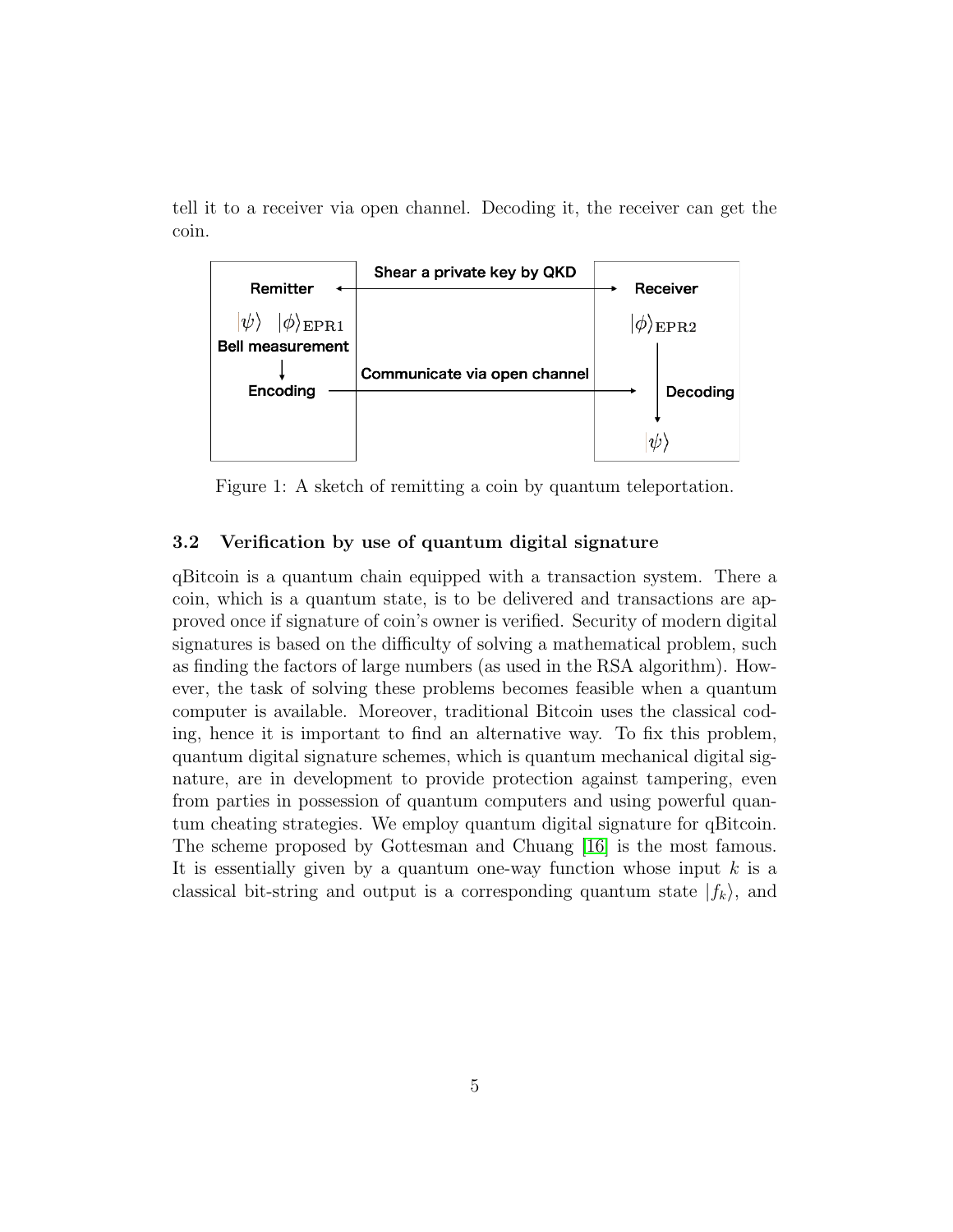inverting  $k$  is impossible thanks to quantum information theory<sup>[1](#page-5-0)</sup>:

$$
k \mapsto |f_k\rangle \text{ easy}
$$
  

$$
|f_k\rangle \mapsto k \text{ impossible}
$$

There is a key distribution method which secures the quantum digital signature, which allows us to design qBitcoin on this scheme. Unlike Bitcoin, there is a limitation of issuing public keys of qBitcoin owners. If  $k$  has length  $L = O(2<sup>n</sup>)$ , then one should make T copies of  $|f_k\rangle$  so that  $L - nT \gg 1$  since if one observes too many copies of the public key, then a chance of successfully guessing the initial private key  $k$  becomes big, which is a consequence of Holevo's theorem [\[17\]](#page-10-4). Therefore we should limit the number of copies of any public key for the map  $k \mapsto |f_k\rangle$  being a quantum one-way function, and such public keys are distributed to the corresponding number of other participants so that they can verify the signature.

The system of the quantum digital signature requires other participants to be involved in verifying the signature, hence it is naturally compatible with the concept of Bitcoin as a P2P electric cash system. Moreover hash algorithm is not be used and a transmitter must sign every single bit of a invoice. The procedure of a transaction is illustrated and described as follows.



- 1. A remitter and a receiver shear a private key using a QKD protocol, such as BB84.
- 2. Remittance is accepted if and only if a coin  $c = (r, \vert \psi \rangle)$  has the same serial numbers with respect to r and  $|\psi\rangle$ .

<span id="page-5-0"></span><sup>&</sup>lt;sup>1</sup>Practically, we may also convert a classical private key  $k$  into a quantum private key  $|k\rangle$  and we consider a quantum one-way function  $|k\rangle \mapsto |f_k\rangle$ . In this way the quantum private key  $|k\rangle$  is secure since nobody else but the owner can copy it by virtue of the no-cloning theorem and since it is impossible to invert  $|k\rangle$  from  $|f_k\rangle$ .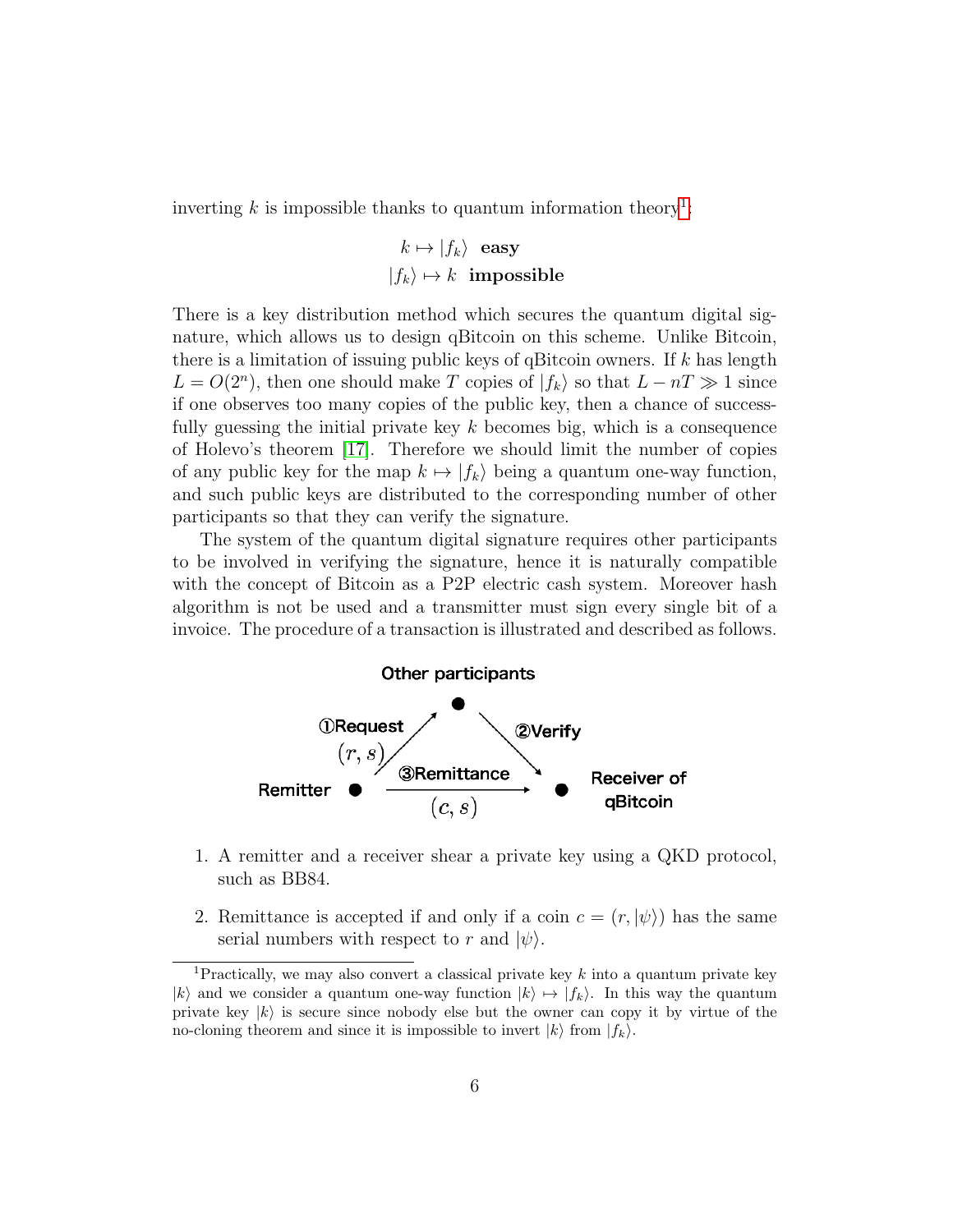- 3. The remitter encodes  $|\psi\rangle$ .
- 4. The remitter sends a remittance request which includes the record  $r$ , the signature  $s = (k, |f_k\rangle)$ , and the encoded information of  $|\psi\rangle$  to randomly chosen participants who are able to receive the corresponding public key  $|f_k\rangle$ .
- 5. The receivers of the request verify the signature.
- 6. If the signature is approved, then one of the receivers renews the record and open it to public. (Some reward will be given to the one(s) for incentive. )
- 7. The receiver of qBitcoin can receive the coin by decoding the information of c.

# 4 Security and Privacy

Here we mention the security of qBitcoin against several scenarios of cheaters. We first assume a remitter is a cheater. The case where the remitter copies a coin data and sends them more than two persons is already rejected since the remitter dose not know the corresponding quantum state of a coin and so any copy of a coin cannot be generated. Moreover no third party can steal a coin by virtue of security of a QKD protocol. Namely, for trying to steal a coin, a third party needs to wiretap communication between a remitter and a receiver and to get a private key sheared by them, however, this attempt never becomes successful in principle since a QKD should be protected by laws of physics.

qBitcoin strengths owner's privacy better than Bitcoin. As mentioned in the original paper, the risk of Bitcoin is that if the owner of a key is revealed, linking could reveal other transactions that belonged to the same owner. qBitcoin solves this point by using quantum digital signature of type proposed by Gottesman and Chuang. There owners' private keys are not secret and any key is not link to themselves. Moreover owners can generate keys as many as they like hence it is impossible even to guess to whom they belong.

In practice, it will be also important to consider how one who does not oppose a quantum computer can use quantum money since only a limited number of people will be able to have a first generation quantum computer. In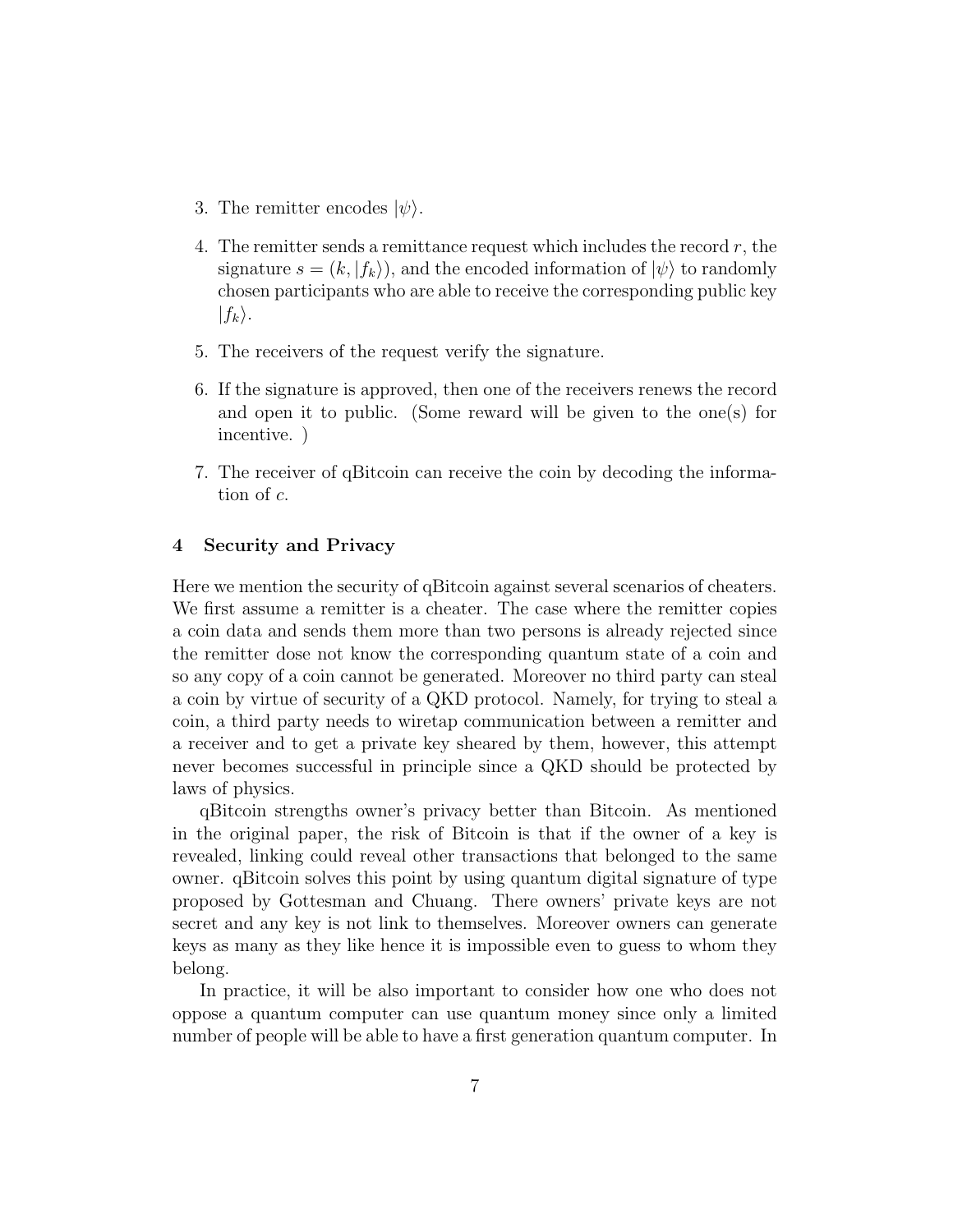this case, one who wants to trade quantum money will be forced to access to a quantum computer at an exchange. Here question is how to protect owner's privacy. Fortunately we have a good solution to this issue. Namely, so called blind quantum computation [\[7,](#page-9-3) [8\]](#page-9-4) is a secure protocol which enables a client (Alice) without a quantum computer to delegate her quantum computation to a server (Bob) with a fully fledged quantum technology in such a way that Bob cannot obtain any information about Alice's actual input, output, and algorithm. This protocol is very secure and robust against realistic noise thanks to topological blind quantum computation [\[9,](#page-9-5) [10\]](#page-9-6). Applying this protocol to qBitcoin, owner's privacy should be perfectly protected. On the other hand, establishing classical blind computation in a practical manner is still open problem. That is to say, in the conventional Bitcoin, private information of coin owners is stored at market place and can be leaked out.

### 5 Related works

The attempt to making a money system based on quantum mechanics has a long history. It is believed that Wiesner made a prototype in about 1970 (published in 1983) [\[18\]](#page-10-5), in which quantum money that can be verified by a bank is given. In his scheme, quantum money was secure in the sense that it cannot be copied due to the no-cloning theorem, however there were several problems. For example a bank need to maintain a giant data base to store a classical information of quantum money. Aaronson proposed a quantum money scheme where public key was used to verify a banknote [\[19\]](#page-10-6) and later his scheme was developed in [\[20\]](#page-10-7). There is a survey on trying to quantize Bitcoin [\[21\]](#page-10-8) based on a classical blockchain system and a classical digital signature protocol proposed in [\[20\]](#page-10-7). However, all of those works rely on classical digital signature protocols and classical coin transmission system, hence computational hardness assumptions are vital to their systems. In other words, if a computer equipped with ultimate computational ability appears someday, the money systems above are in danger of collapsing, as the bank systems today face.

#### 6 Conclusion and Future Work

What we presented in this article can be summarized as follows. qBitcoin is a decentralized online quantum cash system and the significant change is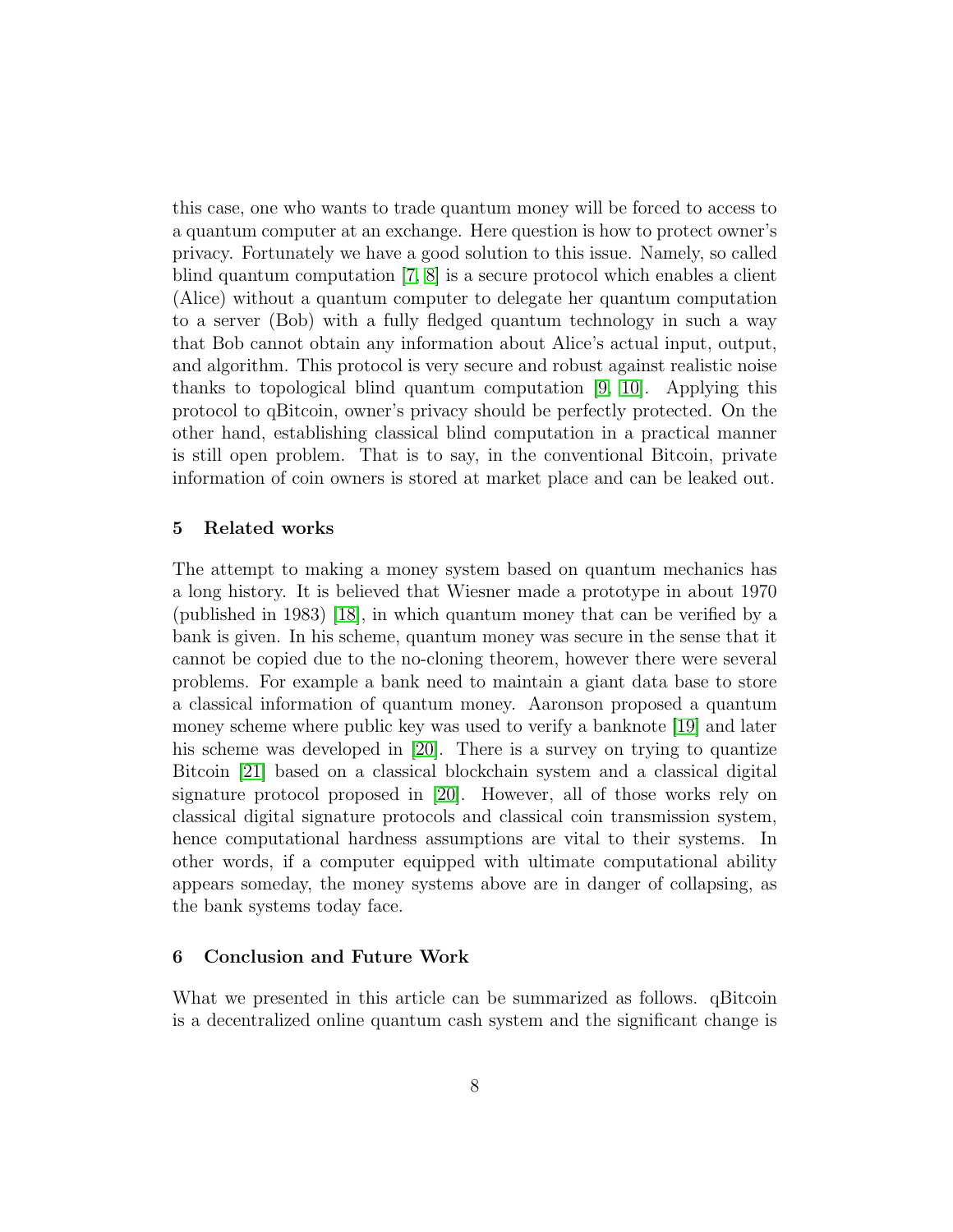that quantum states as coins are exchanged in addition to transaction descriptions. This secures traditional Bitcoin much better than previous good works in the following sense that no one can cheat transactions and no third party can steal any information illegally according to the laws of physics. Moreover, privacy of owners are perfectly protected. By virtue of the successful blind quantum computation, we also emphasize that one without full quantum technology can trade quantum money on qBitcoin without having to worry about any privacy problem. This is never achievable on Bitcoin. Furthermore qBitcoin can complete a transaction faster than Bitcoin since a blockchain is replaced by a quantum chain.

Regarding future work, it will be interesting to invent a quantum blockchain, which accommodates quantum information and remittance requests are accepted by rigorous peer review. Straightforward implementation of a blockchain with quantum states is complicated by the fact the original protocol is based on sending several copies of received messages to other participants. For instance, Alice sends Charlotte and David a message that she received from Bob. It is a nontrivial task due to the constraints of the no-cloning theorem.

#### Acknowledgement

I was benefited by discussions with Keisuke Fujii, Hayato Hirai, Hiroto Hosoda and Teppei Nakano. A part of this work was completed while I stayed at Sydney for ICML 2017. I thank the organisers and I am most grateful to the Tjandras, my host family, for their constant hospitality.

## References

- <span id="page-8-0"></span>[1] S. Nakamoto, "Bitcoin: A peer-to-peer electric cash system,". <http://www.bitcoin.org/bitcoin.pdf>.
- <span id="page-8-1"></span>[2] D. Aggarwal, G. K. Brennen, T. Lee, M. Santha, and M. Tomamichel, "Quantum attacks on Bitcoin, and how to protect against them,"  $ArXiv$  e-prints  $(Oct., 2017)$ , [arXiv:1710.10377 \[quant-ph\]](http://arxiv.org/abs/1710.10377).
- <span id="page-8-2"></span>[3] C. H. Bennett, G. Brassard, C. Crépeau, R. Jozsa, A. Peres, and W. K. Wootters, "Teleporting an unknown quantum state via dual classical and einstein-podolsky-rosen channels," [Phys. Rev. Lett.](http://dx.doi.org/10.1103/PhysRevLett.70.1895) 70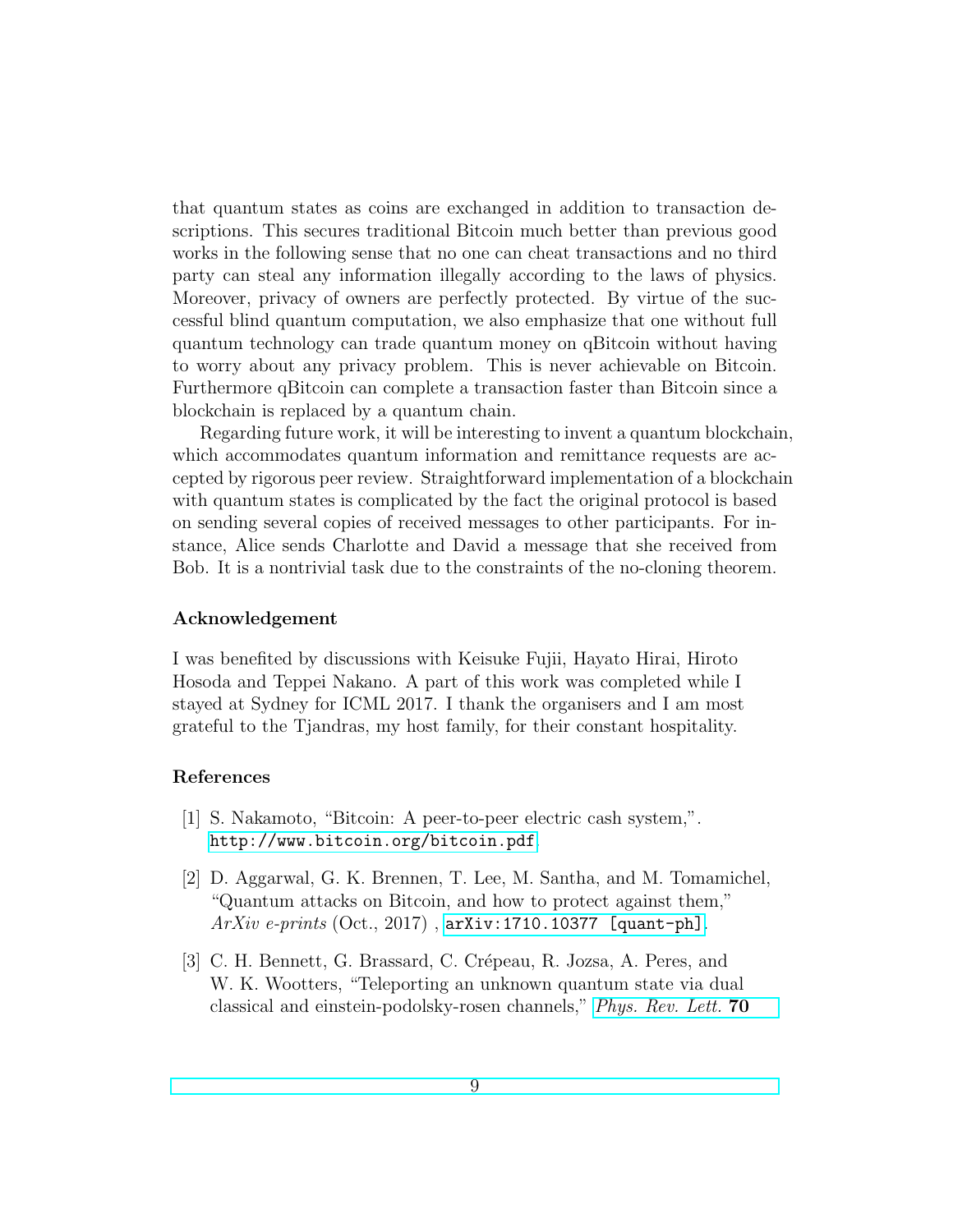[\(Mar, 1993\) 1895–1899.](http://dx.doi.org/10.1103/PhysRevLett.70.1895) <https://link.aps.org/doi/10.1103/PhysRevLett.70.1895>.

- <span id="page-9-0"></span>[4] D. Bouwmeester, J.-W. Pan, K. Mattle, M. Eibl, H. Weinfurter, and A. Zeilinger, "Experimental quantum teleportation," Nature 390 no. 6660, (12, 1997) 575–579.
- <span id="page-9-1"></span>[5] A. Furusawa, J. L. Sørensen, S. L. Braunstein, C. A. Fuchs, H. J. Kimble, and E. S. Polzik, "Unconditional quantum teleportation," Science 282 [no. 5389, \(1998\) 706–709,](http://dx.doi.org/10.1126/science.282.5389.706) [http://science.sciencemag.org/content/282/5389/706.full.pdf](http://arxiv.org/abs/http://science.sciencemag.org/content/282/5389/706.full.pdf). <http://science.sciencemag.org/content/282/5389/706>.
- <span id="page-9-2"></span>[6] S. Takeda, T. Mizuta, M. Fuwa, P. van Loock, and A. Furusawa, "Deterministic quantum teleportation of photonic quantum bits by a hybrid technique," Nature 500 no. 7462, (08, 2013) 315–318, [arXiv:1402.4895 \[quant-ph\]](http://arxiv.org/abs/1402.4895). <http://dx.doi.org/10.1038/nature12366>.
- <span id="page-9-3"></span>[7] A. Broadbent, J. Fitzsimons, and E. Kashefi, "Universal blind quantum computation," in Foundations of Computer Science, 2009. FOCS'09. 50th Annual IEEE Symposium on, pp. 517–526, IEEE. 2009.
- <span id="page-9-4"></span>[8] S. Barz, J. F. Fitzsimons, E. Kashefi, and P. Walther, "Experimental verification of quantum computation," Nat Phys 9 no. 11, (11, 2013) 727–731.
- <span id="page-9-5"></span>[9] T. Morimae and K. Fujii, "Blind quantum computation protocol in which alice only makes measurements," *[Phys. Rev. A](http://dx.doi.org/10.1103/PhysRevA.87.050301)* 87 (May, 2013) [050301.](http://dx.doi.org/10.1103/PhysRevA.87.050301) <https://link.aps.org/doi/10.1103/PhysRevA.87.050301>.
- <span id="page-9-6"></span>[10] T. Morimae and K. Fujii, "Blind topological measurement-based quantum computation," [Nature Communications](http://dx.doi.org/10.1038/ncomms2043) 3 (Sept., 2012) 1036, [arXiv:1110.5460 \[quant-ph\]](http://arxiv.org/abs/1110.5460).
- <span id="page-9-7"></span>[11] W. K. Wootters and W. H. Zurek, "A single quantum cannot be cloned," Nature 299 no. 5886, (1982) 802–803.
- <span id="page-9-8"></span>[12] D. Dieks, "Communication by epr devices," [Physics Letters A](http://dx.doi.org/http://dx.doi.org/10.1016/0375-9601(82)90084-6) 92 no.  $6, (1982)$  271 – 272. [http://www.sciencedirect.com/science/](http://www.sciencedirect.com/science/article/pii/0375960182900846) [article/pii/0375960182900846](http://www.sciencedirect.com/science/article/pii/0375960182900846).